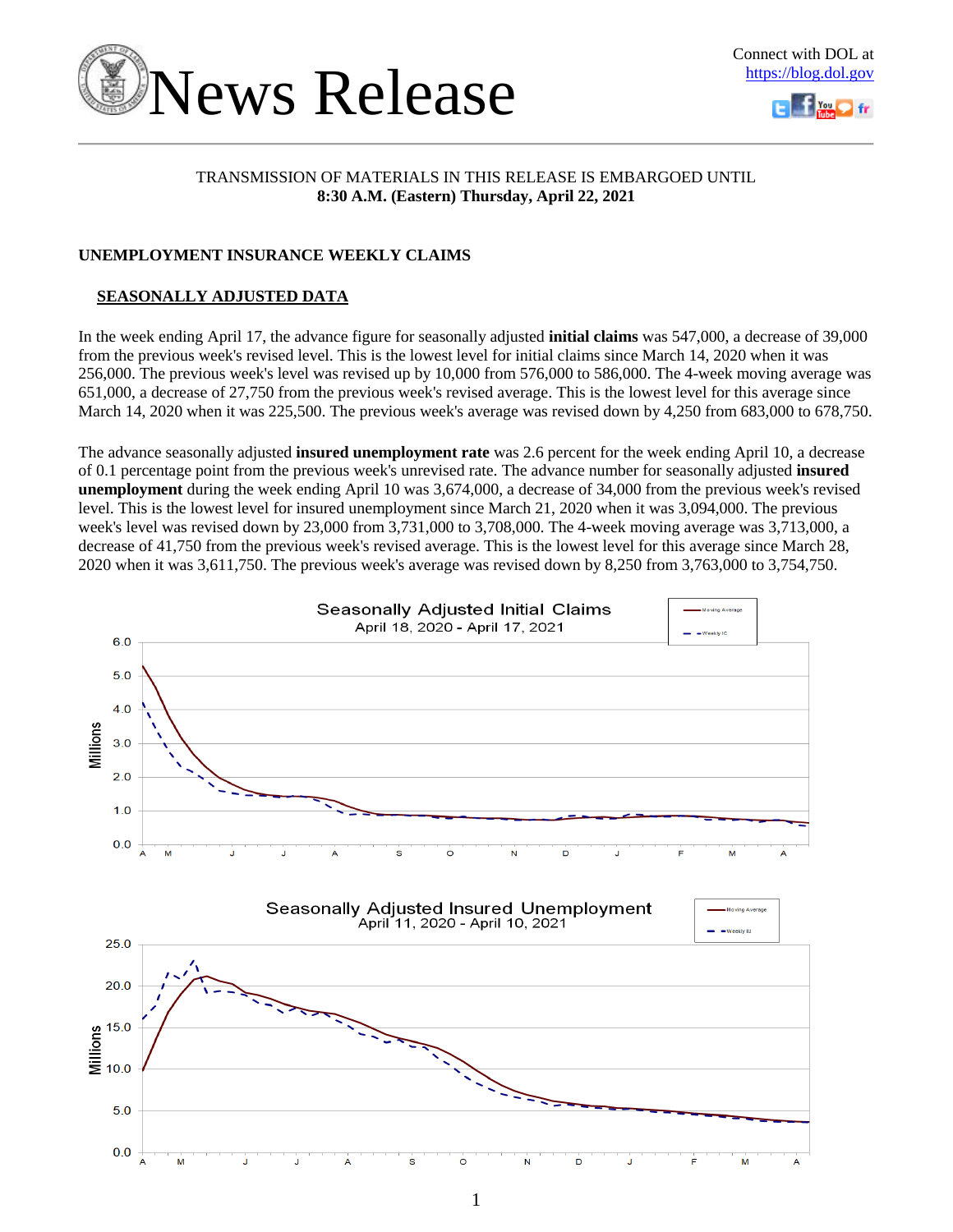### **UNADJUSTED DATA**

The advance number of actual initial claims under state programs, unadjusted, totaled 566,479 in the week ending April 17, a decrease of 56,554 (or -9.1 percent) from the previous week. The seasonal factors had expected a decrease of 17,548 (or -2.8 percent) from the previous week. There were 4,221,556 initial claims in the comparable week in 2020. In addition, for the week ending April 17, 52 states reported 133,319 initial claims for Pandemic Unemployment Assistance.

The advance unadjusted insured unemployment rate was 2.8 percent during the week ending April 10, unchanged from the prior week. The advance unadjusted level of insured unemployment in state programs totaled 3,862,890, a decrease of 50,774 (or -1.3 percent) from the preceding week. The seasonal factors had expected a decrease of 17,145 (or -0.4 percent) from the previous week. A year earlier the rate was 11.2 percent and the volume was 16,257,202.



The total number of continued weeks claimed for benefits in all programs for the week ending April 3 was 17,405,094, an increase of 491,674 from the previous week. There were 12,492,421 weekly claims filed for benefits in all programs in the comparable week in 2020.

During the week ending April 3, Extended Benefits were available in the following 15 states: Alaska, California, Colorado, Connecticut, District of Columbia, Illinois, Massachusetts, Nevada, New Jersey, New Mexico, New York, Pennsylvania, Rhode Island, Texas, and the Virgin Islands.

Initial claims for UI benefits filed by former Federal civilian employees totaled 1,153 in the week ending April 10, an increase of 41 from the prior week. There were 580 initial claims filed by newly discharged veterans, an increase of 10 from the preceding week.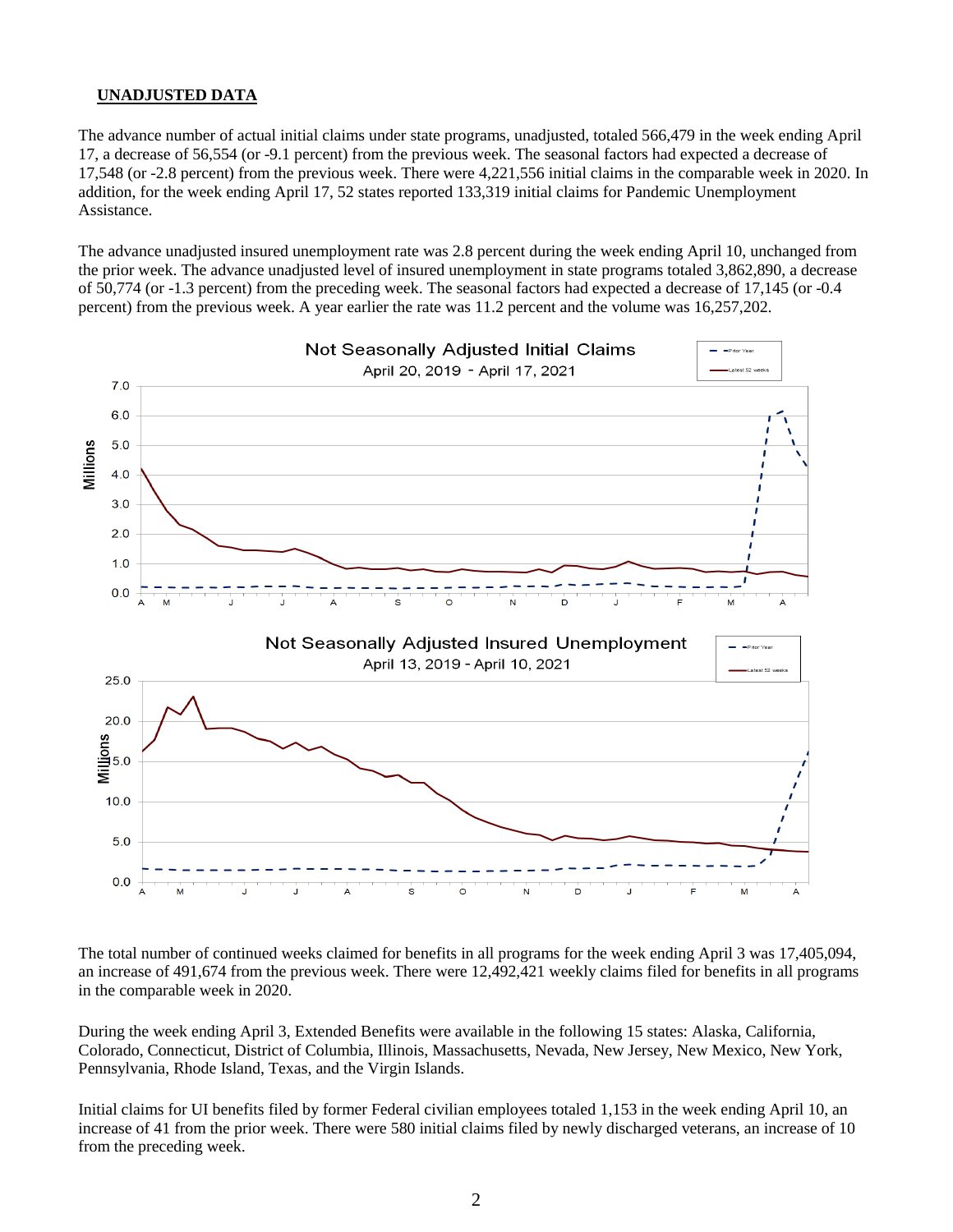There were 15,896 continued weeks claimed filed by former Federal civilian employees the week ending April 3, a decrease of 723 from the previous week. Newly discharged veterans claiming benefits totaled 7,737, a decrease of 114 from the prior week.

During the week ending April 3, 51 states reported 7,309,604 continued weekly claims for Pandemic Unemployment Assistance benefits and 51 states reported 5,605,935 continued claims for Pandemic Emergency Unemployment Compensation benefits.

The highest insured unemployment rates in the week ending April 3 were in Nevada (5.6), Connecticut (5.2), Alaska (5.1), New York (4.4), Illinois (4.2), Pennsylvania (4.2), District of Columbia (4.1), Rhode Island (4.0), Vermont (4.0), and California (3.7).

The largest increases in initial claims for the week ending April 10 were in New York (+16,028), Florida (+9,377), Alabama (+5,517), Washington (+5,380), and Georgia (+4,759), while the largest decreases were in California (-76,082), Virginia (-23,492), Ohio (-21,831), Texas (-17,436), and Kentucky (-15,424).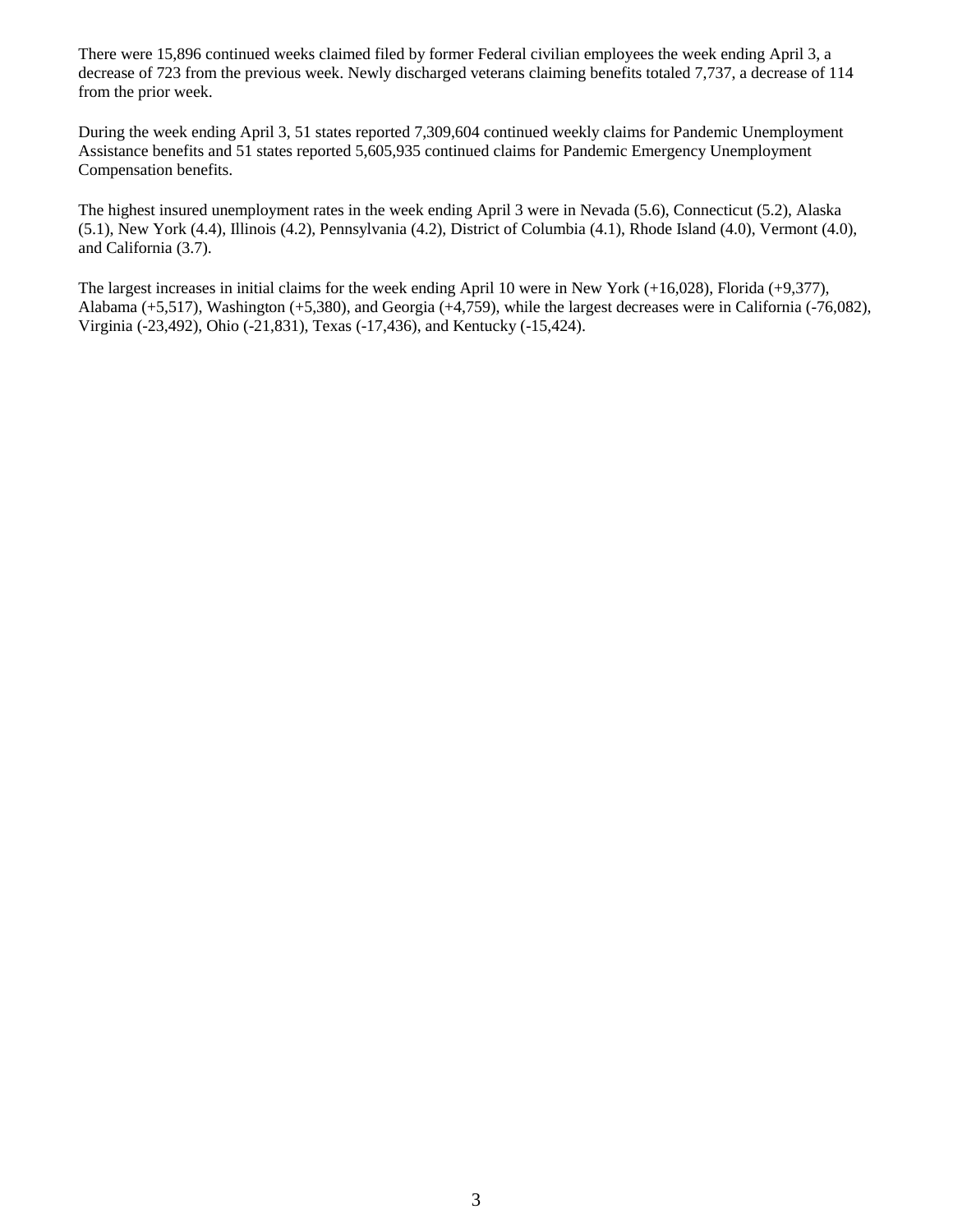### UNEMPLOYMENT INSURANCE DATA FOR REGULAR STATE PROGRAMS

| April 17  | April 10  | <b>Change</b> | April 3   | Prior Year <sup>1</sup> |
|-----------|-----------|---------------|-----------|-------------------------|
| 547,000   | 586,000   | $-39,000$     | 742,000   | 4,202,000               |
| 566,479   | 623,033   | $-56,554$     | 738,734   | 4,221,556               |
| 651,000   | 678,750   | $-27.750$     | 723,500   | 5,301,250               |
| April 10  | April 3   | <b>Change</b> | March 27  | Prior Year <sup>1</sup> |
| 3,674,000 | 3,708,000 | $-34,000$     | 3,717,000 | 16,070,000              |
| 3,862,890 | 3,913,664 | $-50,774$     | 4,015,277 | 16,257,202              |
| 3,713,000 | 3,754,750 | $-41,750$     | 3,858,500 | 9,823,250               |
| 2.6%      | 2.7%      | $-0.1$        | 2.6%      | 11.0%                   |
| 2.8%      | 2.8%      | 0.0           | 2.8%      | 11.2%                   |
|           |           |               |           |                         |

### INITIAL CLAIMS FILED IN FEDERAL PROGRAMS (UNADJUSTED)

| <b>WEEK ENDING</b>                  | April 17 | April 10 | <b>Change</b> | April 3                 |
|-------------------------------------|----------|----------|---------------|-------------------------|
| Pandemic Unemployment<br>Assistance | 133.319  | 131.721  | $+1.598$      | 152,328                 |
| <b>WEEK ENDING</b>                  | April 10 | April 3  | <b>Change</b> | Prior Year <sup>1</sup> |
| Federal Employees (UCFE)            | 1,153    | 1,112    | $+41$         | 2,866                   |
| Newly Discharged Veterans (UCX)     | 580      | 570      | $+10$         | 1,827                   |

### CONTINUED WEEKS CLAIMED FILED FOR UI BENEFITS IN ALL PROGRAMS (UNADJUSTED)

| <b>WEEK ENDING</b>                            | April 3    | <b>March 27</b> | <b>Change</b> | Prior Year <sup>1</sup> |
|-----------------------------------------------|------------|-----------------|---------------|-------------------------|
| <b>Regular State</b>                          | 3,886,143  | 3,987,627       | $-101,484$    | 12,428,177              |
| <b>Federal Employees</b>                      | 15,896     | 16,619          | $-723$        | 11,738                  |
| <b>Newly Discharged Veterans</b>              | 7.737      | 7.851           | $-114$        | 7,099                   |
| Pandemic Unemployment Assistance <sup>3</sup> | 7,309,604  | 7,044,376       | $+265,228$    | <b>NA</b>               |
| Pandemic Emergency UC <sup>4</sup>            | 5,605,935  | 5,158,231       | $+447,704$    | <b>NA</b>               |
| Extended Benefits <sup>5</sup>                | 492.999    | 612,698         | $-119,699$    | 138                     |
| State Additional Benefits <sup>6</sup>        | 1,797      | 2,154           | $-357$        | 5,406                   |
| $STC / Workshare$ <sup>7</sup>                | 84,983     | 83.864          | $+1,119$      | 39,863                  |
| TOTAL <sup>8</sup>                            | 17,405,094 | 16,913,420      | $+491,674$    | 12,492,421              |
|                                               |            |                 |               |                         |

### FOOTNOTES

SA - Seasonally Adjusted Data, NSA - Not Seasonally Adjusted Data Continued weeks claimed represent all weeks of benefits claimed during the week being reported, and do not represent weeks claimed by unique individuals.

- 1. Prior year is comparable to most recent data.
- 2. Most recent week used covered employment of 139,248,565 as denominator.
- 3. Information on the Pandemic Unemployment Assistance (PUA) program can be found in UIPL 16-20: PUA Program [information](https://wdr.doleta.gov/directives/corr_doc.cfm?DOCN=4628)
- 4. Information on the Pandemic Emergency Unemployment Compensation (PEUC) program can be found in Unemployment Insurance Program Letter (UIPL) 17-20: [PEUC Program information](https://wdr.doleta.gov/directives/corr_doc.cfm?DOCN=8452)
- 5. Information on the EB program can be found here: **EB Program information**
- 6. Some states maintain additional benefit programs for those claimants who exhaust regular benefits, and when applicable, extended benefits. Information on states that participate, and the extent of benefits paid, can be found starting on page 4-4 of this link: [Extensions and Special Programs PDF](https://oui.doleta.gov/unemploy/pdf/uilawcompar/2020/special.pdf#page=4)
- 7. Information on STC/Worksharing can be found starting on page 4-8 of the following link: [Extensions and Special Programs](https://oui.doleta.gov/unemploy/pdf/uilawcompar/2019/special.pdf#page=8)  [PDF](https://oui.doleta.gov/unemploy/pdf/uilawcompar/2019/special.pdf#page=8)
- 8. Totals include PUA Unemployment for the appropriate corresponding week.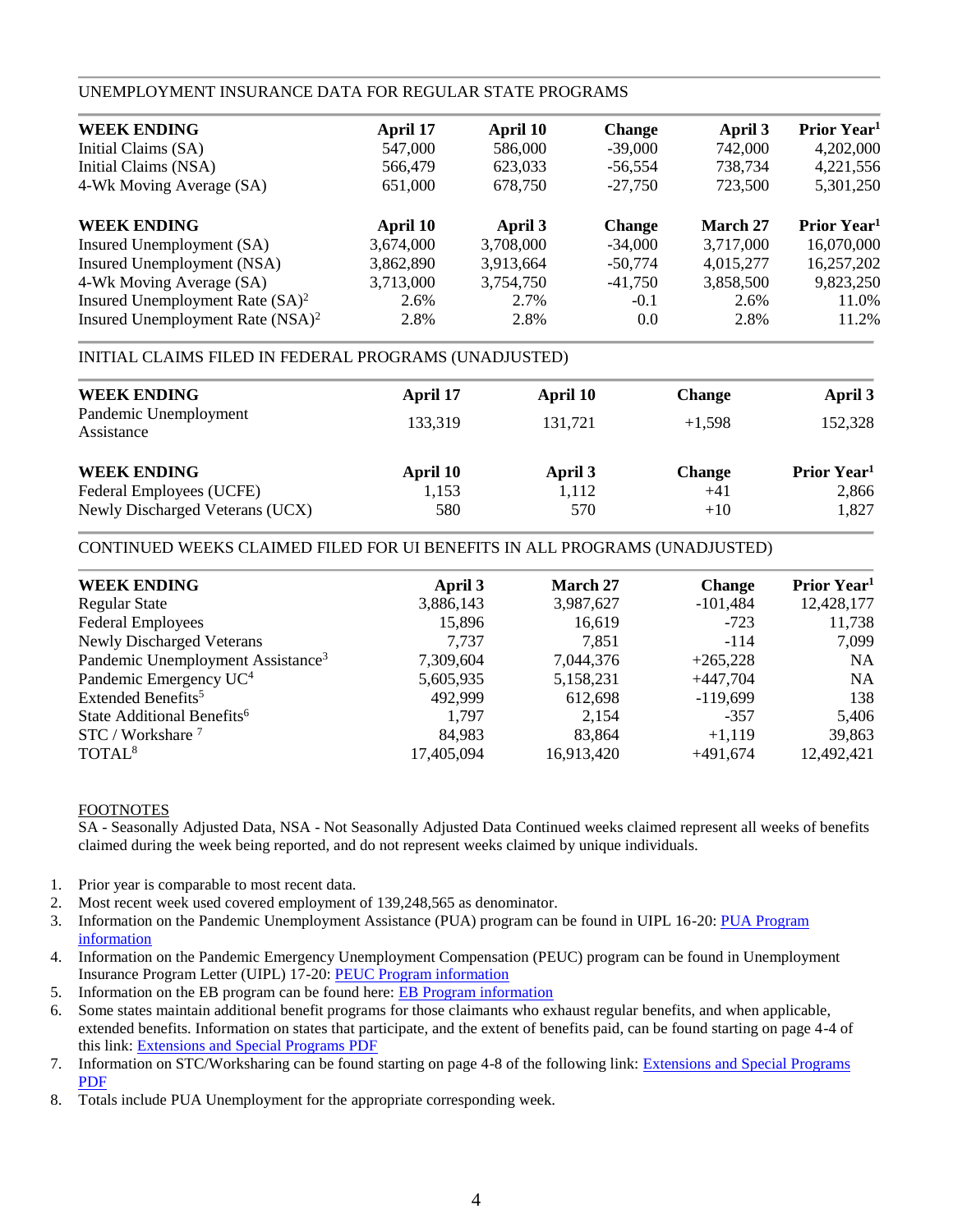### Advance State Claims - Not Seasonally Adjusted

|                      |         | Initial Claims Filed During Week Ended April 17 |                |           | Insured Unemployment For Week Ended April 10 |           |
|----------------------|---------|-------------------------------------------------|----------------|-----------|----------------------------------------------|-----------|
| <b>STATE</b>         | Advance | Prior Wk                                        | Change         | Advance   | Prior Wk                                     | Change    |
| Alabama              | 8,334   | 10,909                                          | $-2,575$       | 17,453    | 19,237                                       | $-1,784$  |
| Alaska               | 4,204   | 4,553                                           | $-349$         | 13,925    | 14,508                                       | $-583$    |
| Arizona              | 5,587   | 6,202                                           | $-615$         | 49,432    | 49,853                                       | $-421$    |
| Arkansas             | 2,688   | 3,374                                           | $-686$         | 16,631    | 19,541                                       | $-2,910$  |
| California           | 72,415  | 69,458                                          | 2,957          | 583,104   | 603,980                                      | $-20,876$ |
| Colorado             | 7,805   | 8,946                                           | $-1,141$       | 65,005    | 70,271                                       | $-5,266$  |
| Connecticut          | 7,210   | 6,472                                           | 738            | 84,325    | 80,048                                       | 4,277     |
| Delaware             | 3,750   | 3,802                                           | $-52$          | 11,026    | 10,149                                       | 877       |
| District of Columbia |         |                                                 |                |           |                                              |           |
|                      | 3,089   | 3,627                                           | $-538$         | 20,960    | 22,453                                       | $-1,493$  |
| Florida              | 16,212  | 24,402                                          | $-8,190$       | 113,419   | 129,186                                      | $-15,767$ |
| Georgia              | 30,313  | 38,382                                          | $-8,069$       | 140,679   | 139,056                                      | 1,623     |
| Hawaii               | 3,607   | 3,900                                           | $-293$         | 17,979    | 17,922                                       | 57        |
| Idaho                | 4,183   | 6,229                                           | $-2,046$       | 9,606     | 10,612                                       | $-1,006$  |
| Illinois             | 13,142  | 18,986                                          | $-5,844$       | 240,819   | 236,986                                      | 3,833     |
| Indiana              | 15,827  | 9,542                                           | 6,285          | 57,636    | 57,103                                       | 533       |
| Iowa                 | 7,255   | 5,005                                           | 2,250          | 33,546    | 33,500                                       | 46        |
| Kansas               | 1,711   | 2,138                                           | $-427$         | 9,183     | 9,235                                        | $-52$     |
| Kentucky             | 5,931   | 5,999                                           | $-68$          | 14,864    | 24,623                                       | $-9,759$  |
| Louisiana            | 7,785   | 9,809                                           | $-2,024$       | 50,760    | 50,796                                       | $-36$     |
| Maine                | 1,587   | 2,060                                           | $-473$         | 14,186    | 15,344                                       | $-1,158$  |
| Maryland             | 6,723   | 8,727                                           | $-2,004$       | 56,198    | 46,783                                       | 9,415     |
| Massachusetts        | 12,954  | 15,131                                          | $-2,177$       | 96,677    | 111,529                                      | $-14,852$ |
| Michigan             | 21,861  | 16,470                                          | 5,391          | 100,622   | 107,743                                      | $-7,121$  |
| Minnesota            | 8,009   | 5,481                                           | 2,528          | 97,633    | 99,755                                       | $-2,122$  |
| Mississippi          | 3,544   | 4,423                                           | $-879$         | 26,558    | 26,953                                       | $-395$    |
| Missouri             | 9,971   | 11,435                                          | $-1,464$       | 49,134    | 48,548                                       | 586       |
| Montana              | 1,653   | 2,082                                           | $-429$         | 11,191    | 11,725                                       | $-534$    |
| Nebraska             | 1,524   | 1,931                                           | $-407$         | 8,442     | 9,483                                        | $-1,041$  |
| Nevada               | 11,054  | 10,985                                          | 69             | 73,276    | 71,737                                       | 1,539     |
| New Hampshire        | 1,759   | 1,640                                           | 119            | 20,341    | 23,365                                       | $-3,024$  |
| New Jersey           | 9,529   | 11,346                                          | $-1,817$       | 123,231   | 123,723                                      | $-492$    |
| New Mexico           | 4,597   | 5,513                                           | $-916$         | 27,743    | 27,708                                       | 35        |
| New York             | 41,179  | 58,495                                          | $-17,316$      | 403,494   | 381,609                                      | 21,885    |
| North Carolina       | 7,978   | 7,998                                           | $-20$          | 44,721    |                                              | $-2,626$  |
| North Dakota         | 1,970   | 2,047                                           | $-77$          | 6,414     | 47,347<br>6,849                              | $-435$    |
|                      |         |                                                 |                |           |                                              |           |
| Ohio                 | 20,913  | 23,329                                          | $-2,416$       | 127,133   | 142,930                                      | $-15,797$ |
| Oklahoma             | 16,034  | 17,997                                          | $-1,963$       | 31,976    | 25,593                                       | 6,383     |
| Oregon               | 6,829   | 8,379                                           | $-1,550$       | 59,600    | 60,109                                       | $-509$    |
| Pennsylvania         | 21,561  | 22,454                                          | $-893$         | 211,803   | 224,696                                      | $-12,893$ |
| Puerto Rico          | 2,032   | 2,302                                           | $-270$         | 24,557    | 27,899                                       | $-3,342$  |
| Rhode Island         | 5,546   | 4,973                                           | 573            | 17,682    | 17,887                                       | $-205$    |
| South Carolina       | 4,921   | 5,131                                           | $-210$         | 39,100    | 38,434                                       | 666       |
| South Dakota         | 268     | 290                                             | $-22$          | 3,064     | 3,138                                        | $-74$     |
| Tennessee            | 13,291  | 11,421                                          | 1,870          | 47,232    | 47,568                                       | $-336$    |
| Texas                | 43,195  | 66,552                                          | $-23,357$      | 288,370   | 277,388                                      | 10,982    |
| Utah                 | 8,413   | 4,352                                           | 4,061          | 11,833    | 12,242                                       | $-409$    |
| Vermont              | 2,507   | 2,252                                           | 255            | 11,991    | 11,407                                       | 584       |
| Virgin Islands       | 134     | 130                                             | $\overline{4}$ | 1,214     | 1,358                                        | $-144$    |
| Virginia             | 14,866  | 5,034                                           | 9,832          | 63,208    | 57,371                                       | 5,837     |
| Washington           | 13,293  | 17,601                                          | $-4,308$       | 93,310    | 90,520                                       | 2,790     |
| West Virginia        | 5,100   | 5,533                                           | $-433$         | 19,197    | 18,746                                       | 451       |
| Wisconsin            | 18,920  | 16,511                                          | 2,409          | 97,081    | 92,947                                       | 4,134     |
| Wyoming              | 1,716   | 1,293                                           | 423            | 4,326     | 4,171                                        | 155       |
| <b>US</b> Total      | 566,479 | 623,033                                         | $-56,554$      | 3,862,890 | 3,913,664                                    | $-50,774$ |

Note: Advance claims are not directly comparable to claims reported in prior weeks. Advance claims are reported by the state liable for paying the unemployment compensation, whereas previous weeks reported claims reflect claimants by state of residence. In addition, claims reported as "workshare equivalent" in the previous week are added to the advance claims as a proxy for the current week's "workshare equivalent" activity.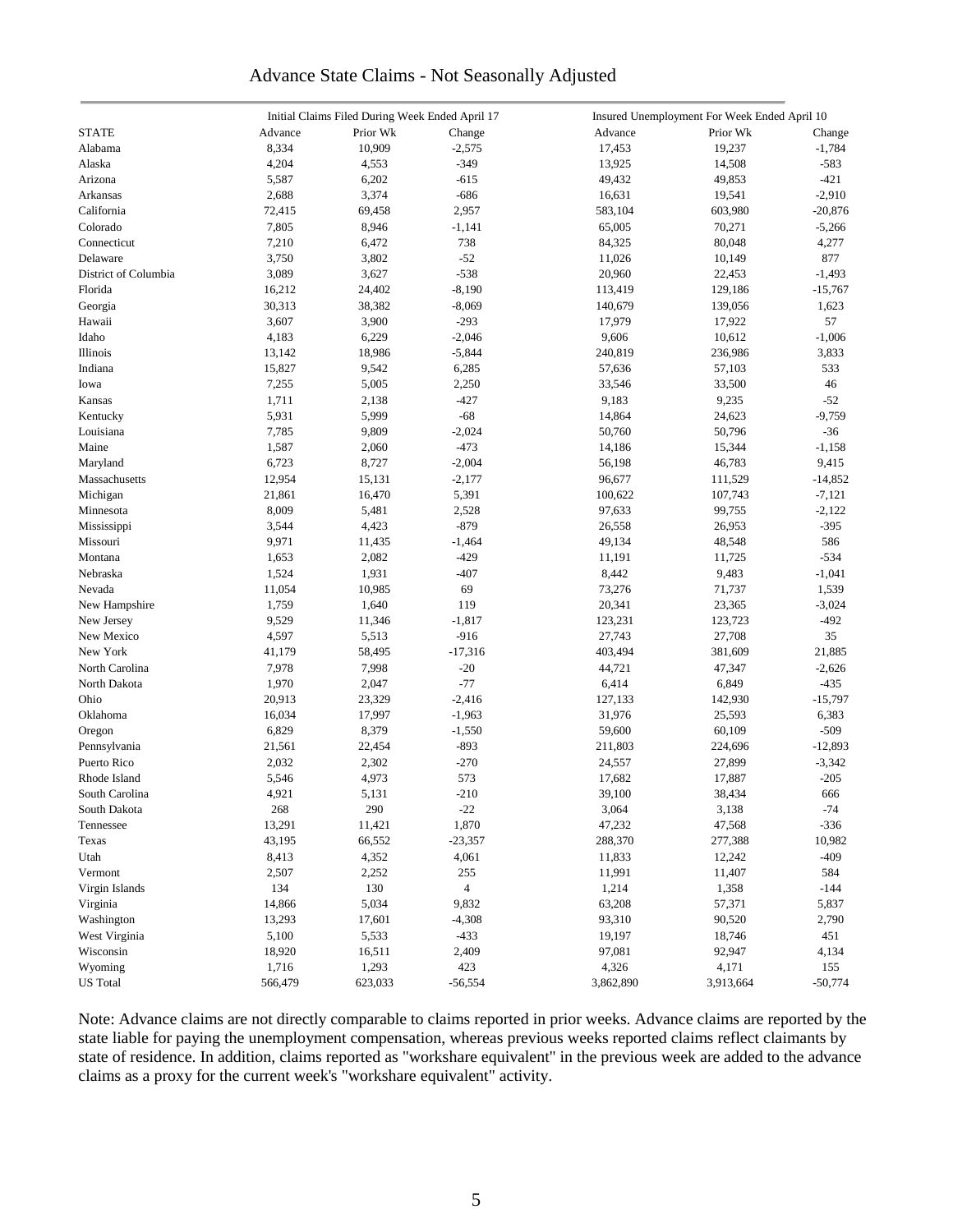# Seasonally Adjusted US Weekly UI Claims (in thousands)

|                    |                | <b>Change</b><br>from |          |                | Change<br>from |           |            |
|--------------------|----------------|-----------------------|----------|----------------|----------------|-----------|------------|
|                    | <b>Initial</b> | <b>Prior</b>          | 4-Week   | <b>Insured</b> | <b>Prior</b>   | 4-Week    |            |
| <b>Week Ending</b> | <b>Claims</b>  | Week                  | Average  | Unemployment   | Week           | Average   | <b>IUR</b> |
| April 11, 2020     | 4,869          | $-1,280$              | 4,981.50 | 16,070         | 3,809          | 9,823.25  | 11.0       |
| April 18, 2020     | 4,202          | $-667$                | 5,301.25 | 17,656         | 1,586          | 13,463.75 | 12.1       |
| April 25, 2020     | 3,451          | $-751$                | 4,667.75 | 21,664         | 4,008          | 16,912.75 | 14.9       |
| May 2, 2020        | 2,784          | $-667$                | 3,826.50 | 20,823         | $-841$         | 19,053.25 | 14.3       |
| May 9, 2020        | 2,315          | $-469$                | 3,188.00 | 23,128         | 2,305          | 20,817.75 | 15.9       |
| May 16, 2020       | 2,149          | $-166$                | 2,674.75 | 19,181         | $-3,947$       | 21,199.00 | 13.2       |
| May 23, 2020       | 1,887          | $-262$                | 2,283.75 | 19,396         | 215            | 20,632.00 | 13.3       |
| May 30, 2020       | 1,605          | $-282$                | 1,989.00 | 19,287         | $-109$         | 20,248.00 | 13.2       |
| June 6, 2020       | 1,537          | $-68$                 | 1,794.50 | 18,927         | $-360$         | 19,197.75 | 13.0       |
| June 13, 2020      | 1,472          | $-65$                 | 1,625.25 | 17,993         | $-934$         | 18,900.75 | 12.4       |
| June 20, 2020      | 1,460          | $-12$                 | 1,518.50 | 17,713         | $-280$         | 18,480.00 | 12.2       |
| June 27, 2020      | 1,436          | $-24$                 | 1,476.25 | 16,780         | $-933$         | 17,853.25 | 11.5       |
| July 4, 2020       | 1,398          | $-38$                 | 1,441.50 | 17,413         | 633            | 17,474.75 | 11.9       |
| July 11, 2020      | 1,479          | $81\,$                | 1,443.25 | 16,385         | $-1,028$       | 17,072.75 | 11.2       |
| July 18, 2020      | 1,398          | $-81$                 | 1,427.75 | 16,913         | 528            | 16,872.75 | 11.6       |
| July 25, 2020      | 1,262          | $-136$                | 1,384.25 | 15,964         | $-949$         | 16,668.75 | 10.9       |
| August 1, 2020     | 1,043          | $-219$                | 1,295.50 | 15,303         | $-661$         | 16,141.25 | 10.5       |
| August 8, 2020     | 883            | $-160$                | 1,146.50 | 14,217         | $-1,086$       | 15,599.25 | 9.7        |
| August 15, 2020    | 920            | 37                    | 1,027.00 | 13,948         | $-269$         | 14,858.00 | 9.5        |
| August 22, 2020    | 872            | $-48$                 | 929.50   | 13,246         | $-702$         | 14,178.50 | 9.1        |
| August 29, 2020    | 875            | 3                     | 887.50   | 13,528         | 282            | 13,734.75 | 9.3        |
| September 5, 2020  | 881            | 6                     | 887.00   | 12,755         | $-773$         | 13,369.25 | 8.7        |
| September 12, 2020 | 860            | $-21$                 | 872.00   | 12,706         | $-49$          | 13,058.75 | 8.7        |
| September 19, 2020 | 860            | $\boldsymbol{0}$      | 869.00   | 11,381         | $-1,325$       | 12,592.50 | 7.8        |
| September 26, 2020 | 803            | $-57$                 | 851.00   | 10,477         | $-904$         | 11,829.75 | 7.2        |
| October 3, 2020    | 782            | $-21$                 | 826.25   | 9,259          | $-1,218$       | 10,955.75 | 6.3        |
| October 10, 2020   | 833            | 51                    | 819.50   | 8,384          | $-875$         | 9,875.25  | 5.7        |
| October 17, 2020   | 798            | $-35$                 | 804.00   | 7,699          | $-685$         | 8,954.75  | 5.3        |
| October 24, 2020   | 768            | $-30$                 | 795.25   | 7,076          | $-623$         | 8,104.50  | 4.8        |
| October 31, 2020   | 765            | $-3$                  | 791.00   | 6,724          | $-352$         | 7,470.75  | 4.6        |
| November 7, 2020   | 728            | $-37$                 | 764.75   | 6,389          | $-335$         | 6,972.00  | 4.4        |
| November 14, 2020  | 732            | $\overline{4}$        | 748.25   | 6,138          | $-251$         | 6,581.75  | 4.2        |
| November 21, 2020  | 762            | 30                    | 746.75   | 5,606          | $-532$         | 6,214.25  | 3.8        |
| November 28, 2020  | 719            | $-43$                 | 735.25   | 5,829          | $223\,$        | 5,990.50  | 4.0        |
| December 5, 2020   | 853            | 134                   | 766.50   | 5,614          | $-215$         | 5,796.75  | 3.8        |
| December 12, 2020  | 873            | 20                    | 801.75   | 5,433          | $-181$         | 5,620.50  | 3.7        |
| December 19, 2020  | 803            | $-70$                 | 812.00   | 5,311          | $-122$         | 5,546.75  | 3.6        |
| December 26, 2020  | 763            | $-40$                 | 823.00   | 5,180          | $-131$         | 5,384.50  | 3.5        |
| January 2, 2021    | 781            | 18                    | 805.00   | 5,240          | 60             | 5,291.00  | 3.7        |
| January 9, 2021    | 904            | 123                   | 812.75   | 5,061          | $-179$         | 5,198.00  | 3.6        |
| January 16, 2021   | 886            | $-18$                 | 833.50   | 4,878          | $-183$         | 5,089.75  | 3.4        |
| January 23, 2021   | 836            | $-50$                 | 851.75   | 4,791          | $-87$          | 4,992.50  | 3.4        |
|                    | 837            | $\mathbf{1}$          | 865.75   |                |                |           | 3.3        |
| January 30, 2021   |                |                       |          | 4,655          | $-136$         | 4,846.25  |            |
| February 6, 2021   | 863            | 26                    | 855.50   | 4,592          | $-63$          | 4,729.00  | 3.2<br>3.1 |
| February 13, 2021  | 847            | $-16$                 | 845.75   | 4,469          | $-123$         | 4,626.75  |            |
| February 20, 2021  | 747            | $-100$                | 823.50   | 4,383          | $-86$          | 4,524.75  | 3.1        |
| February 27, 2021  | 761            | 14                    | 804.50   | 4,157          | $-226$         | 4,400.25  | 2.9        |
| March 6, 2021      | 734            | $-27$                 | 772.25   | 4,123          | $-34$          | 4,283.00  | 2.9        |
| March 13, 2021     | 765            | 31                    | 751.75   | 3,841          | $-282$         | 4,126.00  | 2.7        |
| March 20, 2021     | 658            | $-107$                | 729.50   | 3,753          | $-88$          | 3,968.50  | 2.6        |
| March 27, 2021     | 729            | 71                    | 721.50   | 3,717          | $-36$          | 3,858.50  | 2.6        |
| April 3, 2021      | 742            | 13                    | 723.50   | 3,708          | $-9$           | 3,754.75  | 2.7        |
| April 10, 2021     | 586            | $-156$                | 678.75   | 3,674          | $-34$          | 3,713.00  | 2.6        |
| April 17, 2021     | 547            | $-39$                 | 651.00   |                |                |           |            |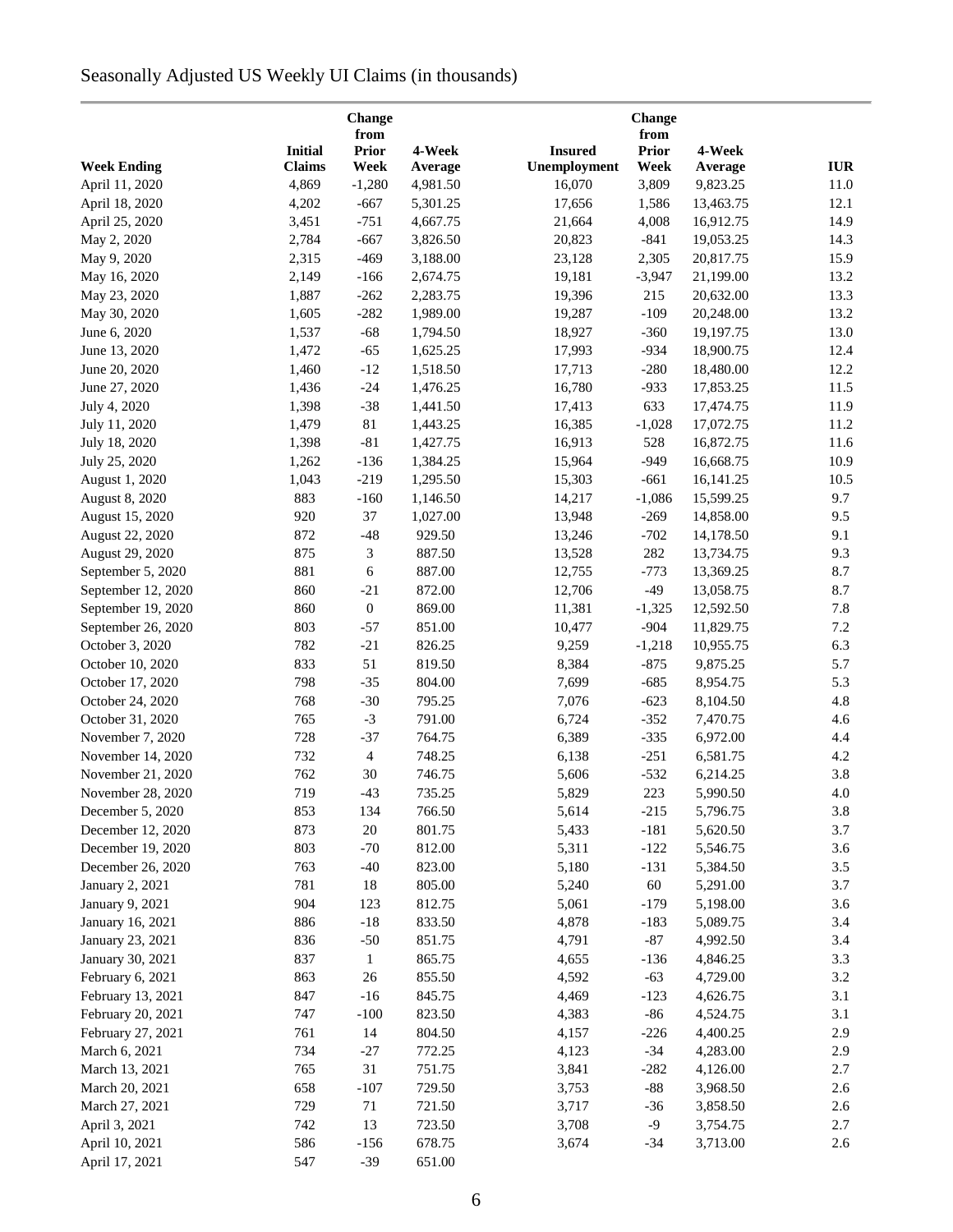| Pandemic Unemployment Assistance Claims - Not Seasonally Adjusted |  |
|-------------------------------------------------------------------|--|
|-------------------------------------------------------------------|--|

|                      |                  | PUA Initial Claims Filed During Week Ended April 17 |                  |                  | PUA Continued Claims For Week Ended Apr 3 |                  |
|----------------------|------------------|-----------------------------------------------------|------------------|------------------|-------------------------------------------|------------------|
| <b>STATE</b>         | Advance          | Prior Wk                                            | Change           | Apr 3            | Mar 27                                    | Change           |
| Alabama              | 8,347            | 3,719                                               | 4,628            | 24,909           | 27,878                                    | $-2,969$         |
| Alaska               | 333              | 378                                                 | $-45$            | 11,960           | 15,655                                    | $-3,695$         |
| Arizona              | 1,357            | 1,383                                               | $-26$            | 86,097           | 91,979                                    | $-5,882$         |
| Arkansas             | 1,595            | 1,291                                               | 304              | 45,649           | 46,885                                    | $-1,236$         |
| California           | 18,814           | 21,861                                              | $-3,047$         | 1,394,259        | 1,172,484                                 | 221,775          |
| Colorado             | 1,310            | 2,132                                               | $-822$           | 47,715           | 64,987                                    | $-17,272$        |
| Connecticut          | 261              | 291                                                 | $-30$            | 36,821           | 37,217                                    | $-396$           |
| Delaware             | 51               | 50                                                  | $\mathbf{1}$     | 5,664            | 5,797                                     | $-133$           |
| District of Columbia | 55               | 72                                                  | $-17$            | 12,477           | 15,469                                    | $-2,992$         |
| Florida              | 1,886            | 1,730                                               | 156              | $\boldsymbol{0}$ | $\boldsymbol{0}$                          | $\overline{0}$   |
| Georgia              | 1,826            | 1,281                                               | 545              | 161,221          | 169,673                                   | $-8,452$         |
| Hawaii               | 517              | 413                                                 | 104              | 40,130           |                                           | $-1,771$         |
|                      | 43               | 39                                                  |                  |                  | 41,901                                    | $-911$           |
| Idaho                |                  |                                                     | 4                | 5,110            | 6,021                                     |                  |
| Illinois             | 2,554            | 1,637                                               | 917              | 251,274          | 167,743                                   | 83,531           |
| Indiana              | 17,133           | 10,721                                              | 6,412            | 203,742          | 166,313                                   | 37,429           |
| Iowa                 | 794              | 809                                                 | $-15$            | 8,224            | 9,552                                     | $-1,328$         |
| Kansas               | 237              | 239                                                 | $-2$             | 10,194           | 13,391                                    | $-3,197$         |
| Kentucky             | 2,381            | 41                                                  | 2,340            | 16,030           | 9,915                                     | 6,115            |
| Louisiana            | 3,131            | 4,388                                               | $-1,257$         | 109,337          | 108,401                                   | 936              |
| Maine                | 133              | 174                                                 | $-41$            | 13,230           | 13,358                                    | $-128$           |
| Maryland             | 1,817            | 909                                                 | 908              | 169,297          | 176,765                                   | $-7,468$         |
| Massachusetts        | 2,108            | 2,122                                               | $-14$            | 261,195          | 274,209                                   | $-13,014$        |
| Michigan             | 4,929            | 4,431                                               | 498              | 364,527          | 480,091                                   | $-115,564$       |
| Minnesota            | $\boldsymbol{0}$ | $\mathbf{1}$                                        | $-1$             | 39,730           | 40,090                                    | $-360$           |
| Mississippi          | 637              | 644                                                 | $-7$             | 26,210           | 27,919                                    | $-1,709$         |
| Missouri             | 1,529            | 1,183                                               | 346              | 39,782           | 41,503                                    | $-1,721$         |
| Montana              | 384              | 472                                                 | $-88$            | 14,543           | 15,685                                    | $-1,142$         |
| Nebraska             | 52               | 56                                                  | $-4$             | 2,929            | 3,124                                     | $-195$           |
| Nevada               | 282              | 254                                                 | 28               | 44,185           | 42,340                                    | 1,845            |
| New Hampshire        | 38               | 668                                                 | $-630$           | 7,810            | 9,536                                     | $-1,726$         |
| New Jersey           | 4,295            | 7,730                                               | $-3,435$         | 346,861          | 337,091                                   | 9,770            |
| New Mexico           | 4,068            | 5,565                                               | $-1,497$         | 29,849           | 36,133                                    | $-6,284$         |
| New York             | 4,700            | 5,361                                               | $-661$           | 1,194,921        | 1,237,199                                 | $-42,278$        |
| North Carolina       | 2,509            | 2,461                                               | 48               | 85,835           | 90,252                                    | $-4,417$         |
| North Dakota         | 133              | 163                                                 | $-30$            | 3,482            | 3,825                                     | $-343$           |
| Ohio                 | 5,925            | 5,601                                               | 324              | 458,590          | 336,847                                   | 121,743          |
| Oklahoma             | 2,092            | 1,253                                               | 839              | 14,419           | 18,440                                    | $-4,021$         |
| Oregon               | 1,220            | 1,839                                               | $-619$           | 76,007           | 93,005                                    | $-16,998$        |
| Pennsylvania         | 9,574            | 12,808                                              | $-3,234$         | 464,061          | 460,163                                   | 3,898            |
| Puerto Rico          | 4,976            | 6,670                                               | $-1,694$         | 270,869          | 288,649                                   | $-17,780$        |
| Rhode Island         | 1,872            | 2,381                                               | $-509$           | 38,427           | 39,191                                    | $-764$           |
|                      |                  |                                                     |                  |                  |                                           |                  |
| South Carolina       | 1,477            | 1,756                                               | $-279$           | 51,847           | 53,029                                    | $-1,182$<br>50   |
| South Dakota         | $\overline{4}$   | $\overline{4}$                                      | $\boldsymbol{0}$ | $510\,$          | 460                                       |                  |
| Tennessee            | 2,852            | 3,681                                               | $-829$           | 58,505           | 61,308                                    | $-2,803$         |
| Texas                | 3,826            | 3,264                                               | 562              | 426,963          | 368,289                                   | 58,674           |
| Utah                 | 423              | 364                                                 | 59               | 1,732            | 1,715                                     | 17               |
| Vermont              | 1,410            | 581                                                 | 829              | 8,763            | 8,766                                     | $-3$             |
| Virgin Islands       | 13               | 12                                                  | $\mathbf{1}$     | $\boldsymbol{0}$ | $\boldsymbol{0}$                          | $\boldsymbol{0}$ |
| Virginia             | 2,577            | 1,540                                               | 1,037            | 168,148          | 170,227                                   | $-2,079$         |
| Washington           | 1,888            | 2,265                                               | $-377$           | 105,083          | 106,140                                   | $-1,057$         |
| West Virginia        | 1,029            | 940                                                 | 89               | 8,692            | 9,134                                     | $-442$           |
| Wisconsin            | 1,696            | 2,030                                               | $-334$           | 40,449           | 27,248                                    | 13,201           |
| Wyoming              | 226              | 63                                                  | 163              | 1,340            | 1,384                                     | $-44$            |
| <b>US</b> Total      | 133,319          | 131,721                                             | 1,598            | 7,309,604        | 7,044,376                                 | 265,228          |

Note: Information on the Pandemic Unemployment Assistance (PUA) program can be found in UIPL 16-20: PUA [Program information.](https://wdr.doleta.gov/directives/corr_doc.cfm?DOCN=4628) Backdated claims may be included in these figures.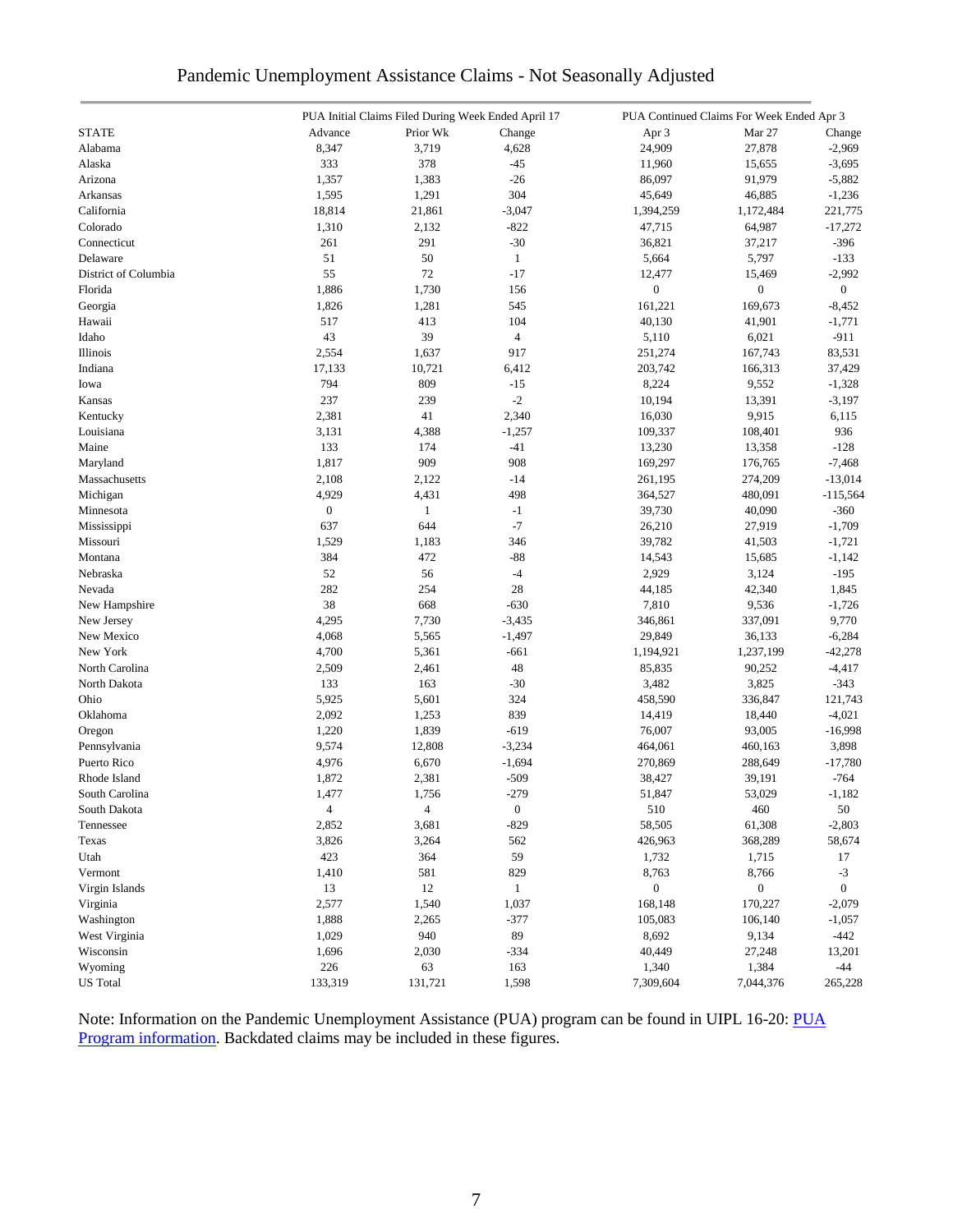## Pandemic Emergency Unemployment Compensation Continued Claims - Not Seasonally Adjusted

|                      |                  |                  | PEUC Claims Filed During Weeks Ended: |                  |                  |
|----------------------|------------------|------------------|---------------------------------------|------------------|------------------|
| <b>STATE</b>         | April 3          | March 27         | Change                                | March 20         | March 13         |
| Alabama              | 53,615           | 58,423           | $-4,808$                              | 64,947           | 66,540           |
| Alaska               | 16,409           | 16,362           | 47                                    | 15,604           | 16,463           |
| Arizona              | 60,937           | 64,484           | $-3,547$                              | 67,943           | 74,810           |
| Arkansas             | 21,835           | 21,883           | $-48$                                 | 22,172           | 22,441           |
| California           | 1,318,684        | 911,742          | 406,942                               | 1,334,080        | 1,189,737        |
| Colorado             | 68,844           | 72,405           | $-3,561$                              | 76,308           | 79,178           |
| Connecticut          | 72,320           | 71,781           | 539                                   | 74,756           | 81,260           |
| Delaware             | 14,046           | 14,031           | 15                                    | 13,880           | 13,642           |
| District of Columbia | 6,720            | 6,929            | $-209$                                | 7,438            | 8,334            |
| Florida              | $\boldsymbol{0}$ | $\boldsymbol{0}$ | $\boldsymbol{0}$                      | 0                | $\boldsymbol{0}$ |
| Georgia              | $\boldsymbol{0}$ | $\boldsymbol{0}$ | $\mathbf{0}$                          | $\boldsymbol{0}$ | $\overline{0}$   |
| Hawaii               | 32,215           | 36,610           | $-4,395$                              | 32,563           | 40,297           |
| Idaho                | 5,944            | 6,654            | $-710$                                | 7,395            | 7,799            |
| Illinois             | 262,153          | 240,789          | 21,364                                | 255,324          | 271,217          |
| Indiana              | 72,774           | 74,041           | $-1,267$                              | 79,521           | 80,410           |
| Iowa                 | 23,361           | 25,301           | $-1,940$                              | 29,055           | 38,616           |
| Kansas               | 8,156            | 7,755            | 401                                   | 11,539           | 13,079           |
| Kentucky             | 29,166           | 34,633           | $-5,467$                              | 33,408           | 38,002           |
| Louisiana            | 73,505           | 74,222           | $-717$                                | 80,201           | 76,984           |
| Maine                | 17,903           | 17,832           | 71                                    | 18,658           | 19,104           |
| Maryland             | 84,913           | 84,833           | 80                                    | 84,465           | 81,988           |
| Massachusetts        | 218,546          | 219,137          | $-591$                                | 198,327          | 203,887          |
| Michigan             | 251,775          | 280,453          | $-28,678$                             | 208,239          | 268,412          |
| Minnesota            | 176,651          | 173,344          | 3,307                                 | 167,551          | 141,501          |
| Mississippi          | 23,456           | 24,067           | $-611$                                | 26,847           | 36,210           |
| Missouri             | 57,924           | 62,577           | $-4,653$                              | 63,508           | 19,829           |
| Montana              | 8,601            | 8,636            | $-35$                                 | 8,913            | 9,170            |
| Nebraska             | 5,097            | 5,216            | $-119$                                | 5,388            | 5,460            |
| Nevada               | 104,185          | 104,810          | $-625$                                | 98,706           | 107,056          |
| New Hampshire        | 7,226            | 8,404            | $-1,178$                              | 9,373            | 11,222           |
| New Jersey           | 192,757          | 196,499          | $-3,742$                              | 174,956          | 203,471          |
| New Mexico           | 42,688           | 46,519           | $-3,831$                              | 18,898           | 19,557           |
| New York             | 740,243          | 754,875          | $-14,632$                             | 752,208          | 736,592          |
| North Carolina       | 171,926          | 175,623          | $-3,697$                              | 184,039          | 191,710          |
| North Dakota         | 7,435            | 7,321            | 114                                   | 7,317            | 7,739            |
| Ohio                 | 123,283          | 125,421          | $-2,138$                              | 131,334          | 133,601          |
| Oklahoma             | 35,295           | 40,392           | $-5,097$                              |                  |                  |
| Oregon               | 87,349           | 88,226           | $-877$                                | 44,645<br>93,680 | 47,160<br>97,336 |
| Pennsylvania         | 291,434          | 307,187          | $-15,753$                             | 300,790          | 336,237          |
| Puerto Rico          | 6,785            | 6,267            | 518                                   |                  | 39,821           |
| Rhode Island         | 19,885           | 20,440           | $-555$                                | 15,430<br>20,784 | 20,715           |
| South Carolina       | 79,034           | 80,424           | $-1,390$                              |                  |                  |
| South Dakota         | 1,171            | 1,237            | $-66$                                 | 79,262<br>1,224  | 81,439<br>1,374  |
|                      |                  |                  |                                       |                  |                  |
| Tennessee            | 58,973           | 63,355           | $-4,382$                              | 63,011           | 59,401           |
| Texas                | 553,093          | 410,948          | 142,145                               | 534,327          | 380,468          |
| Utah                 | 11,065           | 11,695           | $-630$                                | 12,197           | 12,426           |
| Vermont              | 10,371           | 9,931            | 440                                   | 12,328           | 14,000           |
| Virgin Islands       | 26               | 52               | $-26$                                 | 51               | 62               |
| Virginia             | 17,561           | 19,765           | $-2,204$                              | 22,571           | 24,550           |
| Washington           | 2,795            | 2,931            | $-136$                                | 3,172            | 3,644            |
| West Virginia        | 17,146           | 18,039           | $-893$                                | 19,991           | 22,562           |
| Wisconsin            | 38,087           | 38,566           | $-479$                                | 38,137           | 51,705           |
| Wyoming              | 572              | 5,164            | $-4,592$                              | 5,207            | 5,438            |
| <b>US</b> Total      | 5,605,935        | 5,158,231        | 447,704                               | 5,631,668        | 5,513,656        |

Note: Information on the Pandemic Emergency Unemployment Compensation (PEUC) program can be found in Unemployment Insurance Program Letter (UIPL) 17-20: [PEUC Program information](https://wdr.doleta.gov/directives/corr_doc.cfm?DOCN=8452)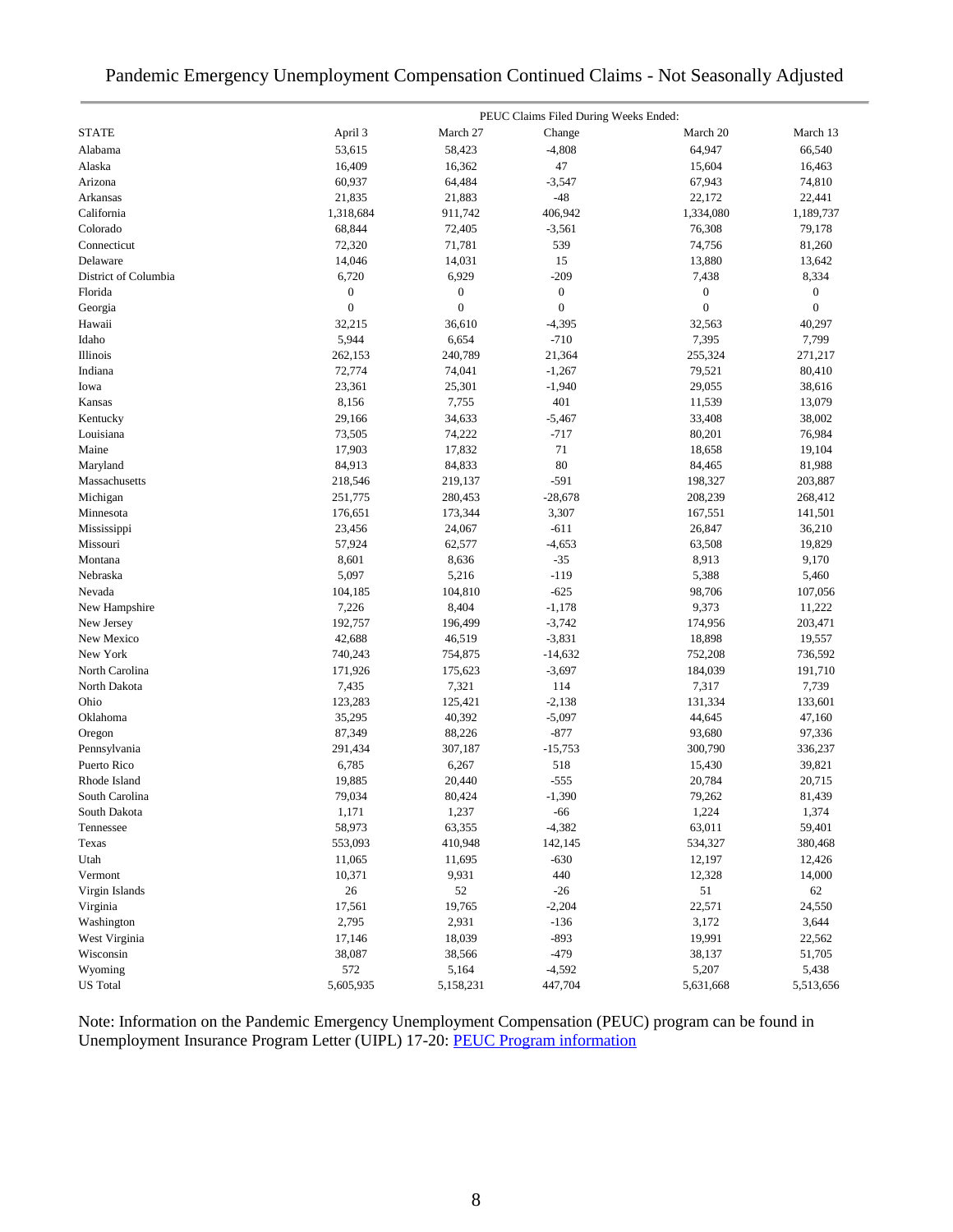|                                |                        | EB Claims Filed During Weeks Ended: |                                      |
|--------------------------------|------------------------|-------------------------------------|--------------------------------------|
| <b>STATE</b>                   | April 3                | March 27                            | Change                               |
| Alabama                        | $\boldsymbol{0}$       | $\boldsymbol{0}$                    | $\boldsymbol{0}$                     |
| Alaska                         | 93                     | 67                                  | 26                                   |
| Arizona                        | 1,635                  | 2,354                               | $-719$                               |
| Arkansas                       | 18                     | 26                                  | -8                                   |
| California                     | 135,739                | 211,175                             | $-75,436$                            |
| Colorado                       | 36                     | 43                                  | $-7$                                 |
| Connecticut                    | 1,010                  | 1,121                               | $-111$                               |
| Delaware                       | 9                      | 6                                   | 3                                    |
| District of Columbia           | 7                      | 8                                   | $-1$                                 |
| Florida                        | $\boldsymbol{0}$       | $\boldsymbol{0}$                    | $\boldsymbol{0}$                     |
| Georgia                        | $\boldsymbol{0}$       | $\overline{0}$                      | $\boldsymbol{0}$                     |
| Hawaii                         | 13                     | 14                                  | -1                                   |
| Idaho                          | 12                     | 16                                  | $-4$                                 |
| Illinois                       | 9,375                  | 33,467                              | $-24,092$                            |
| Indiana                        | 26                     | 35                                  | $-9$                                 |
| Iowa                           | 125                    | 20                                  | 105                                  |
| Kansas                         | 644                    | 600                                 | 44                                   |
| Kentucky                       | $\overline{0}$         | $\boldsymbol{0}$                    | $\boldsymbol{0}$                     |
| Louisiana                      | 28                     | 38                                  | $-10$                                |
| Maine                          | 6                      | 8                                   | $-2$                                 |
| Maryland                       | 289                    | $\overline{4}$                      | 285                                  |
| Massachusetts                  | 7,136                  | 9,168                               | $-2,032$                             |
| Michigan                       | 8,484                  | 17,790                              | $-9,306$                             |
| Minnesota                      | $\mathbf{1}$           | $\boldsymbol{0}$                    | $\mathbf{1}$                         |
| Mississippi                    | 195                    | 222                                 | $-27$                                |
| Missouri                       | 75                     | 238                                 | $-163$                               |
| Montana                        | $\overline{4}$         | 9                                   | $-5$                                 |
| Nebraska                       | $\boldsymbol{0}$       | $\boldsymbol{0}$                    | $\boldsymbol{0}$                     |
| Nevada                         | 13,283                 | 17,578                              | $-4,295$                             |
| New Hampshire                  | 19                     | 35                                  | $-16$                                |
| New Jersey                     | 55,869                 | 59,273                              | $-3,404$                             |
| New Mexico                     | 878                    | 1,823                               | $-945$                               |
| New York                       | 188,424                | 188,561                             | $-137$                               |
| North Carolina                 | 124                    | 144                                 | $-20$                                |
| North Dakota                   | $\mathbf{1}$           | $\mathbf{1}$                        | $\boldsymbol{0}$                     |
| Ohio                           | 134                    | 41                                  | 93                                   |
| Oklahoma                       | $\boldsymbol{0}$       | $\boldsymbol{0}$                    | $\boldsymbol{0}$                     |
| Oregon                         | 263                    | 219                                 | 44                                   |
| Pennsylvania                   | 11,599                 | 14,725                              | $-3,126$                             |
| Puerto Rico                    | 1,081                  | 1,115                               | $-34$                                |
| Rhode Island                   | 935                    | 1,806                               | $-871$                               |
| South Carolina<br>South Dakota | 52<br>$\boldsymbol{0}$ | 62<br>$\boldsymbol{0}$              | $-10$                                |
| Tennessee                      | 49                     | 49                                  | $\boldsymbol{0}$<br>$\boldsymbol{0}$ |
| Texas                          | 54,290                 | 49,780                              | 4,510                                |
| Utah                           | $\boldsymbol{0}$       | $\boldsymbol{0}$                    | $\boldsymbol{0}$                     |
| Vermont                        | 6                      | 6                                   | $\mathbf{0}$                         |
| Virgin Islands                 | 18                     | 8                                   | 10                                   |
| Virginia                       | 300                    | 316                                 | $-16$                                |
| Washington                     | 55                     | 131                                 | $-76$                                |
| West Virginia                  | $\tau$                 | 8                                   | $-1$                                 |
| Wisconsin                      | 649                    | 584                                 | 65                                   |
| Wyoming                        | 3                      | $\overline{4}$                      | $-1$                                 |
| <b>US</b> Total                | 492,999                | 612,698                             | $-119,699$                           |

Note: Information on the EB program can be found here: [EB Program information](https://oui.doleta.gov/unemploy/extenben.asp)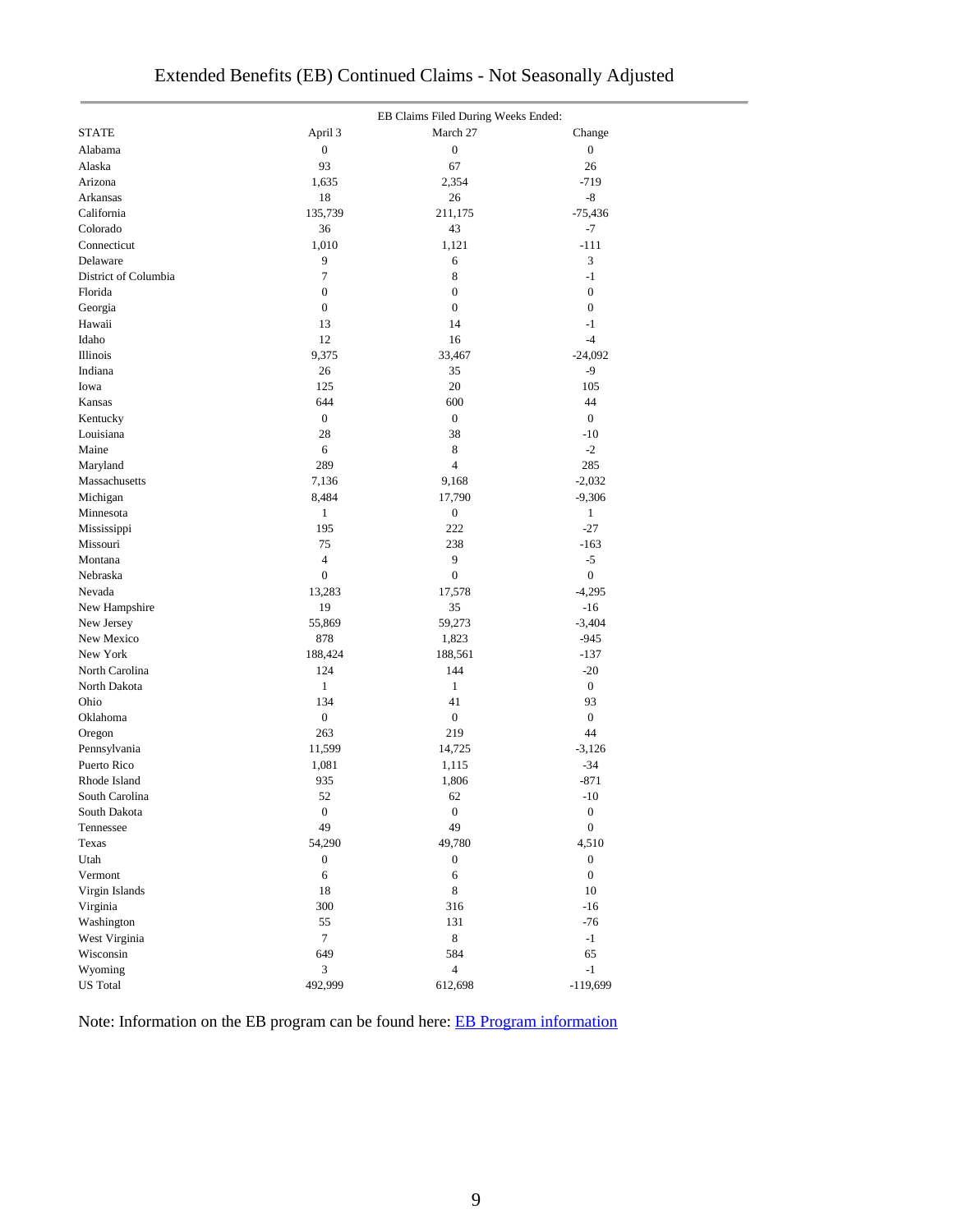#### INITIAL CLAIMS FILED DURING WEEK ENDED APRIL 10

INSURED UNEMPLOYMENT FOR WEEK ENDED APRIL 3

|                      |              | <b>LAST</b> | <b>CHANGE FROM</b><br><b>YEAR</b> |                   |                  |                         |     | LAST      | <b>CHANGE FROM</b><br>YEAR                     |                   |                  | <b>ALL PROGRAMS</b><br><b>EXCLUDING</b><br><b>RAILROAD</b> |
|----------------------|--------------|-------------|-----------------------------------|-------------------|------------------|-------------------------|-----|-----------|------------------------------------------------|-------------------|------------------|------------------------------------------------------------|
| <b>STATE NAME</b>    | <b>STATE</b> | WEEK        | AGO                               | UCFE <sup>1</sup> | UCX <sup>1</sup> | STATE $(\frac{9}{6})^2$ |     | WEEK      | AGO                                            | UCFE <sup>1</sup> | UCX <sup>1</sup> | <b>RETIREMENT</b>                                          |
| Alabama              | 10,909       | 5,517       | $-66,606$                         | 54                | 14               | 19,237                  | 1.0 | 2,739     | $-76,088$                                      | 55                | 32               | 19,324                                                     |
| Alaska               | 4,553        | 846         | $-7,454$                          | 9                 | $\boldsymbol{0}$ | 14,508                  | 5.1 | 501       | $-20,857$                                      | 167               | 32               | 14,707                                                     |
| Arizona              | 6,202        | 1,025       | $-92,329$                         | 1                 | $\mathfrak{2}$   | 49,853                  | 1.8 | 43        | $-70,739$                                      | 201               | 107              | 50,161                                                     |
| Arkansas             | 3,374        | 1,257       | $-32,255$                         | 8                 | $\boldsymbol{0}$ | 19,541                  | 1.7 | $-2,135$  | $-46,970$                                      | 100               | 38               | 19,679                                                     |
| California           | 69,458       | $-76,082$   | $-586,014$                        | 164               | 105              | 603,980                 | 3.7 | $-26,146$ | $-825,974$                                     | 3,008             | 1,285            | 608,273                                                    |
| Colorado             | 8,946        | $-384$      | $-95,626$                         | $\mathfrak{2}$    | 9                | 70,271                  | 2.7 | $-11,886$ | $-96,322$                                      | 221               | 135              | 70,627                                                     |
| Connecticut          | 6,472        | $-638$      | $-27,578$                         | 17                | 6                | 80,048                  | 5.2 | $-50$     | -109,148                                       | 347               | 55               | 80,450                                                     |
| Delaware             | 3,802        | 1,405       | $-9,456$                          | 5                 | 5                | 10,149                  | 2.2 | $-534$    | $-19,428$                                      | 79                | 22               | 10,250                                                     |
| District of Columbia | 3,627        | 798         | $-6,347$                          | 38                | $\boldsymbol{0}$ | 22,453                  | 4.1 | 200       | $-19,771$                                      | 1,021             | 9                | 23,483                                                     |
| Florida              | 24,402       | 9,377       | $-156,017$                        | 73                | 47               | 129,186                 | 1.5 | $-5,710$  | $-210,262$                                     | 454               | 333              | 129,973                                                    |
| Georgia              | 38,382       | 4,759       | $-281,199$                        | 46                | 33               | 139,056                 | 3.3 | 1,378     | $-456,362$                                     | 695               | 391              | 140,142                                                    |
| Hawaii               | 3,900        | $-687$      | $-30,817$                         | 12                | 10               | 17,922                  | 3.2 | 1,094     | $-30,383$                                      | 174               | 81               | 18,177                                                     |
| Idaho                | 6,229        | 1,006       | $-12,302$                         | 8                 | $\mathfrak{2}$   | 10,612                  | 1.4 | $-885$    | $-48,527$                                      | 124               | 18               | 10,754                                                     |
| Illinois             | 18,986       | 2,804       | $-121,801$                        | 9                 | $\sqrt{2}$       | 236,986                 | 4.2 | $-9,463$  | $-215,840$                                     | 795               | 192              | 237,973                                                    |
| Indiana              | 9,542        | 1,471       | $-104,213$                        | 18                | 12               | 57,103                  | 2.0 | 1,545     | $-90,480$                                      | 248               | 106              | 57,457                                                     |
| Iowa                 | 5,005        | $-1,120$    | $-38,884$                         | 14                | 3                | 33,500                  | 2.3 | $-4,372$  | -93,832                                        | 91                | 31               | 33,622                                                     |
| Kansas               | 2,138        | 688         | $-22,733$                         | $\boldsymbol{0}$  | $\boldsymbol{0}$ | 9,235                   | 0.7 | 949       | $-53,046$                                      | 32                | 18               | 9,285                                                      |
| Kentucky             | 5,999        | $-15,424$   | $-110,278$                        | 3                 | $\boldsymbol{0}$ | 24,623                  | 1.4 | $-7,001$  | $-157,474$                                     | 36                | 86               | 24,745                                                     |
| Louisiana            | 9,809        | $-2,454$    | $-69,844$                         | 8                 | 6                | 50,796                  | 2.8 | 4,266     | $-166,736$                                     | 94                | 15               | 50,905                                                     |
| Maine                | 2,060        | $-87$       | $-11,428$                         | 3                 | $\mathbf{1}$     | 15,344                  | 2.7 | $-151$    | $-40,379$                                      | 41                | 20               | 15,405                                                     |
| Maryland             | 8,727        | 585         | $-54,508$                         | 21                | $\overline{4}$   | 46,783                  | 2.2 | $-4,146$  | $-114, 114$                                    | 267               | 50               | 47,100                                                     |
| Massachusetts        | 15,131       | $-5,789$    | $-88,682$                         | 33                | 16               | 111,529                 | 3.2 | $-20,740$ | $-250,071$                                     | 295               | 117              | 111,941                                                    |
| Michigan             | 16,470       | 1,963       | $-205,737$                        | 10                | $\mathfrak{2}$   | 107,743                 | 2.7 | $-3,914$  | $-641,268$                                     | 200               | 96               | 108,039                                                    |
| Minnesota            | 5,481        | $-5,011$    | $-87,652$                         | 8                 | $\mathfrak{2}$   | 99,755                  | 3.7 | 606       | $-241,823$                                     | 202               | 119              | 100,076                                                    |
| Mississippi          | 4,423        | $-1,328$    | $-41,325$                         | 8                 | 3                | 26,953                  | 2.5 | $-482$    | $-33,784$                                      | 118               | 20               | 27,091                                                     |
| Missouri             | 11,435       | 1,855       | $-90,691$                         | $\boldsymbol{2}$  | $\boldsymbol{0}$ | 48,548                  | 1.8 | 978       | -130,162                                       | 154               | 14               | 48,716                                                     |
| Montana              | 2,082        | $-331$      | $-12,193$                         | 12                | 5                | 11,725                  | 2.6 | $-632$    | $-41,757$                                      | 244               | 19               | 11,988                                                     |
| Nebraska             | 1,931        | $-67$       | $-14,348$                         | $\overline{4}$    | $\mathbf{1}$     | 9,483                   | 1.0 | $-1,883$  | $-50,933$                                      | 9                 | $\overline{4}$   | 9,496                                                      |
| Nevada               | 10,985       | 255         | $-47,656$                         | 9                 | 5                | 71,737                  | 5.6 | 2,973     | $-117,270$                                     | 146               | 92               | 71,975                                                     |
| New Hampshire        | 1,640        | 496         | $-23,633$                         | 10                | $\boldsymbol{0}$ | 23,365                  | 3.7 | 1,622     | $-56,614$                                      | 32                | $\mathbf{1}$     | 23,398                                                     |
| New Jersey           | 11,346       | $-8,529$    | $-130,074$                        | 27                | 8                | 123,723                 | 3.3 | 14,608    | $-305,665$                                     | 312               | 243              | 124,278                                                    |
| New Mexico           | 5,513        | $-380$      | $-13,530$                         | 1                 | $\mathfrak{2}$   | 27,708                  | 3.6 | $-12$     | $-34,978$                                      | 257               | 59               | 28,024                                                     |
| New York             | 58,495       | 16,028      | $-336,206$                        | 17                | 18               | 381,609                 | 4.4 | 14,007    | $-739,582$                                     | 449               | 360              | 382,418                                                    |
| North Carolina       | 7,998        | 221         | $-132,157$                        | 5                 | 3                | 47,347                  | 1.1 | $-7,067$  | $-315,642$                                     | 204               | 214              | 47,765                                                     |
| North Dakota         | 2,047        | 1,226       | $-7,455$                          | 7                 | $\mathbf{1}$     | 6,849                   | 1.7 | $-646$    | $-17,705$                                      | 11                | 5                | 6,865                                                      |
| Ohio                 | 23,329       | $-21,831$   | $-135,988$                        | 3                 | 11               | 142,930                 | 2.7 | $-15,807$ | -479,739                                       | 230               | 231              | 143,391                                                    |
| Oklahoma             | 17,997       | 4,145       | $-36,484$                         | 26                | 9                | 25,593                  | 1.7 | 1,367     | $-62,737$                                      | 123               | 28               | 25,744                                                     |
| Oregon               | 8,379        | $-1,106$    | $-46,202$                         | 22                | 6                | 60,109                  | 3.3 | 1,165     | $-116,045$                                     | 675               | 93               | 60,877                                                     |
| Pennsylvania         | 22,454       | $-906$      | $-150,279$                        | 125               | 33               | 224,696                 | 4.2 | $-3,388$  | $-389,500$                                     | 1,188             | 360              | 226,244                                                    |
| Puerto Rico          | 2,302        | 831         | $-39,772$                         | 1                 | 3                | 27,899                  | 3.4 | $-2,860$  | $-58,575$                                      | 372               | 60               | 28,331                                                     |
| Rhode Island         | 4,973        | $-344$      | $-17,536$                         | $\Omega$          | 3                | 17,887                  | 4.0 | $-54$     | $-53,048$                                      | 81                | 30               | 17,998                                                     |
| South Carolina       | 5,131        | 139         | $-84,016$                         | 12                | 10               | 38,434                  | 1.9 | 1,013     | $-88,560$                                      | 73                | 67               | 38,574                                                     |
| South Dakota         | 290          | $-24$       | $-6,069$                          | $\mathbf{1}$      | $\boldsymbol{0}$ | 3,138                   | 0.8 | $-604$    | $-11,293$                                      | 46                | $\sqrt{2}$       | 3,186                                                      |
| Tennessee            | 11,421       | 14          | $-60,466$                         | 18                | $\tau$           | 47,568                  | 1.4 | 2,900     | $-158,904$                                     | 60                | 33               | 47,661                                                     |
| Texas                | 66,552       | -17,436     | $-207,705$                        | 158               | 132              | 277,388                 | 2.3 | $-22,138$ | $-355,082$                                     | 796               | 1,519            | 279,703                                                    |
| Utah                 | 4,352        | 263         | $-20,163$                         | 51                | 14               | 12,242                  | 0.8 | $-379$    | $-60,556$                                      | 115               | 13               | 12,370                                                     |
| Vermont              | 2,252        | 491         | $-7,410$                          | $\boldsymbol{0}$  | $\boldsymbol{0}$ | 11,407                  | 4.0 | 1,366     | $-19,797$                                      | 22                | $\boldsymbol{0}$ | 11,429                                                     |
| Virgin Islands       | 130          | 44          | 124                               | 1                 | $\boldsymbol{0}$ | 1,358                   | 3.7 | 430       | 582                                            | 46                | $\sqrt{2}$       | 1,406                                                      |
| Virginia             | 5,034        | $-23,492$   | $-99,585$                         | 6                 | $\mathbf{1}$     | 57,371                  | 1.6 | 27        | $-179,420$                                     | 283               | 253              | 57,907                                                     |
| Washington           | 17,601       | 5,380       | $-126,854$                        | 30                | 16               | 90,520                  | 2.8 | $-4,201$  | $-352,416$                                     | 457               | 537              | 91,514                                                     |
| West Virginia        | 5,533        | 354         | $-9,411$                          | $\boldsymbol{2}$  | $\mathbf{1}$     | 18,746                  | 3.0 | 37        | $-29,851$                                      | 191               | 29               | 18,966                                                     |
| Wisconsin            | 16,511       | 2,087       | $-53,489$                         | 17                | $\mathfrak s$    | 92,947                  | 2.9 | 278       | $-169,900$                                     | 181               | 59               | 93,187                                                     |
| Wyoming              | 1,293        | 419         | $-4,501$                          | 14                | $\boldsymbol{2}$ | 4,171                   | 1.6 | $-419$    | $-7,041$                                       | 74                | $\boldsymbol{2}$ | 4,247                                                      |
| Totals               |              |             | 623,033 -115,701 -4,274,834 1,153 |                   | 580              |                         |     |           | 3,913,664 2.8 -101,613 -8,531,868 15,896 7,737 |                   |                  | 3,937,297                                                  |

Figures appearing in columns showing over-the-week changes reflect all revisions in data for prior week submitted by state agencies.

1. The Unemployment Compensation program for Federal Employees (UCFE) and the Unemployment Compensation for Ex-servicemembers (UCX) exclude claims filed jointly under other programs to avoid duplication.

2. Rate is not seasonally adjusted. The source of U.S. total covered employment is BLS.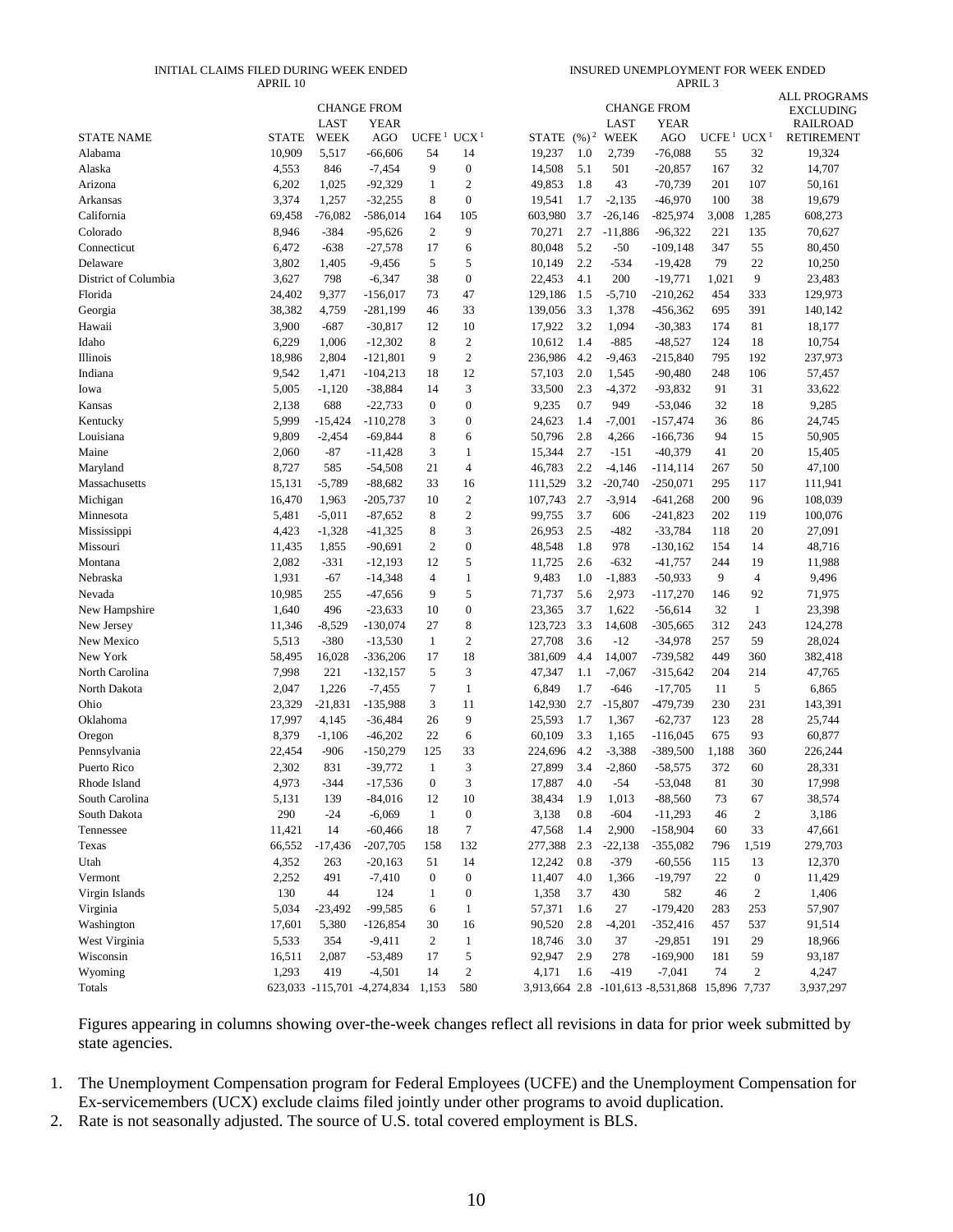### STATES WITH AN INCREASE OF MORE THAN 1,000

| <b>State</b> | <b>Change</b> | <b>State Supplied Comment</b>                                                                                                                             |
|--------------|---------------|-----------------------------------------------------------------------------------------------------------------------------------------------------------|
| NY.          | $+16,028$     | Layoffs in the transportation and warehousing, health care and social assistance, and<br>educational service industries.                                  |
| FL           | $+9,377$      | No comment.                                                                                                                                               |
| AL           | $+5,517$      | No comment.                                                                                                                                               |
| <b>WA</b>    | $+5,380$      | Layoffs in the agriculture, forestry, fishing, and hunting, manufacturing, and health care and<br>social assistance industries.                           |
| <b>GA</b>    | $+4,759$      | Layoffs in the administrative and support and waste management and remediation services,<br>transportation and warehousing, and manufacturing industries. |
| OK           | $+4,145$      | No comment.                                                                                                                                               |
| IL           | $+2,804$      | Layoffs in the manufacturing, other services, and wholesale trade industries.                                                                             |
| WI           | $+2,087$      | Layoffs in the transportation and warehousing and accommodation and services industries.                                                                  |
| MI           | $+1,963$      | No comment.                                                                                                                                               |
| MO           | $+1,855$      | Layoffs in the administrative and support and waste management and remediation services and<br>retail trade industries.                                   |
| IN           | $+1,471$      | No comment.                                                                                                                                               |
| DE           | $+1,405$      | No comment.                                                                                                                                               |
| AR           | $+1,257$      | No comment.                                                                                                                                               |
| ND           | $+1,226$      | No comment.                                                                                                                                               |
| AZ           | $+1,025$      | No comment.                                                                                                                                               |
| ID           | $+1.006$      | No comment.                                                                                                                                               |
|              |               |                                                                                                                                                           |

### STATES WITH A DECREASE OF MORE THAN 1,000

| <b>State</b> | <b>Change</b> | <b>State Supplied Comment</b>                                                                                                                        |
|--------------|---------------|------------------------------------------------------------------------------------------------------------------------------------------------------|
| <b>CA</b>    | $-76.082$     | No comment.                                                                                                                                          |
| <b>VA</b>    | $-23,492$     | No comment.                                                                                                                                          |
| <b>OH</b>    | $-21.831$     | No comment.                                                                                                                                          |
| TX           | $-17,436$     | No comment.                                                                                                                                          |
| KY           | $-15.424$     | No comment.                                                                                                                                          |
| NJ           | $-8.529$      | No comment.                                                                                                                                          |
| <b>MA</b>    | $-5.789$      | No comment.                                                                                                                                          |
| <b>MN</b>    | $-5.011$      | No comment.                                                                                                                                          |
| LA           | $-2.454$      | No comment.                                                                                                                                          |
| <b>MS</b>    | $-1.328$      | No comment.                                                                                                                                          |
| IA           | $-1.120$      | Fewer layoffs in the educational services, administrative and support and waste management<br>and remediation services, and construction industries. |
| <b>OR</b>    | $-1.106$      | No comment.                                                                                                                                          |